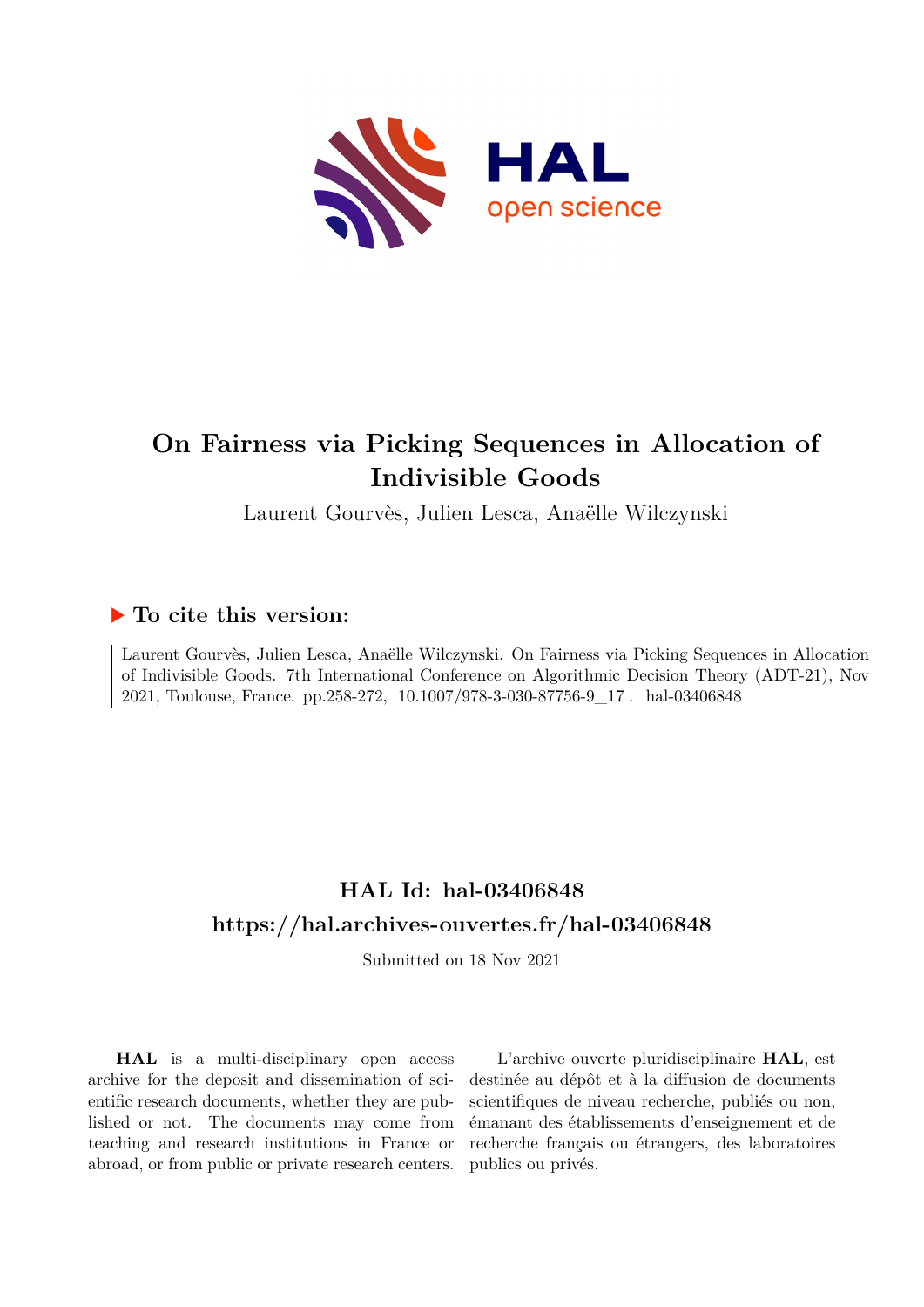# On Fairness via Picking Sequences in Allocation of Indivisible Goods?

Laurent Gourvès<sup>1</sup>, Julien Lesca<sup>1</sup>, and Anaëlle Wilczynski<sup>2</sup>

<sup>1</sup> Université Paris-Dauphine, Université PSL, CNRS, LAMSADE, 75016, Paris, France, {laurent.gourves,julien.lesca}@dauphine.fr <sup>2</sup> MICS, CentraleSupélec, Université Paris-Saclay, France anaelle.wilczynski@centralesupelec.fr

Abstract. Among the fairness criteria for allocating indivisible resources to a group of agents, some are based on minimum utility levels. These levels can come from a specific allocation method, such as maximin fair-share criterion which is based on the cut-and-choose protocol. We propose to analyze criteria whose minimum utility levels are inspired by picking sequences, a well-established protocol for allocating indivisible resources. We study these criteria and investigate their connections with known fairness criteria, enriching the understanding of fair allocation of indivisible goods.

Keywords: Fair division · Resource allocation · Computational Social Choice.

### 1 Introduction

Fair division of indivisible goods is a fundamental and challenging question in collective decision making that has been widely investigated [6, 10, 22]. Many criteria have been proposed in the literature in order to evaluate the fairness of an allocation when agents express preferences over bundles of goods via additive utilities. A very natural criterion is *envy-freeness (EF)* [18, 30], a comparisonbased criterion which asks that no agent prefers the bundle assigned to another agent over her own assigned bundle of goods. This criterion notably requires that agents are aware of the other agents' allocation. Alternatively, many criteria simply impose, for an allocation to be considered fair, that each agent gets a utility for her assigned bundle that is greater than or equal to a predefined minimum utility level, called a fair guarantee [5]. As defined by Bogomolnaia et al. [5], a fair guarantee for an agent is a utility level defined only according to the utility function of the agent and the number of agents n. One can cite the proportionality (Prop) fair guarantee [28] where each agent must get at least a utility equal to her value for the whole set of goods divided by  $n$ . In addition, a fair guarantee can be defined according to a given allocation procedure like,

<sup>?</sup> This research benefited from the support of the FMJH Program PGMO under grant DAMPER and from the support of EDF, Thales, and Orange.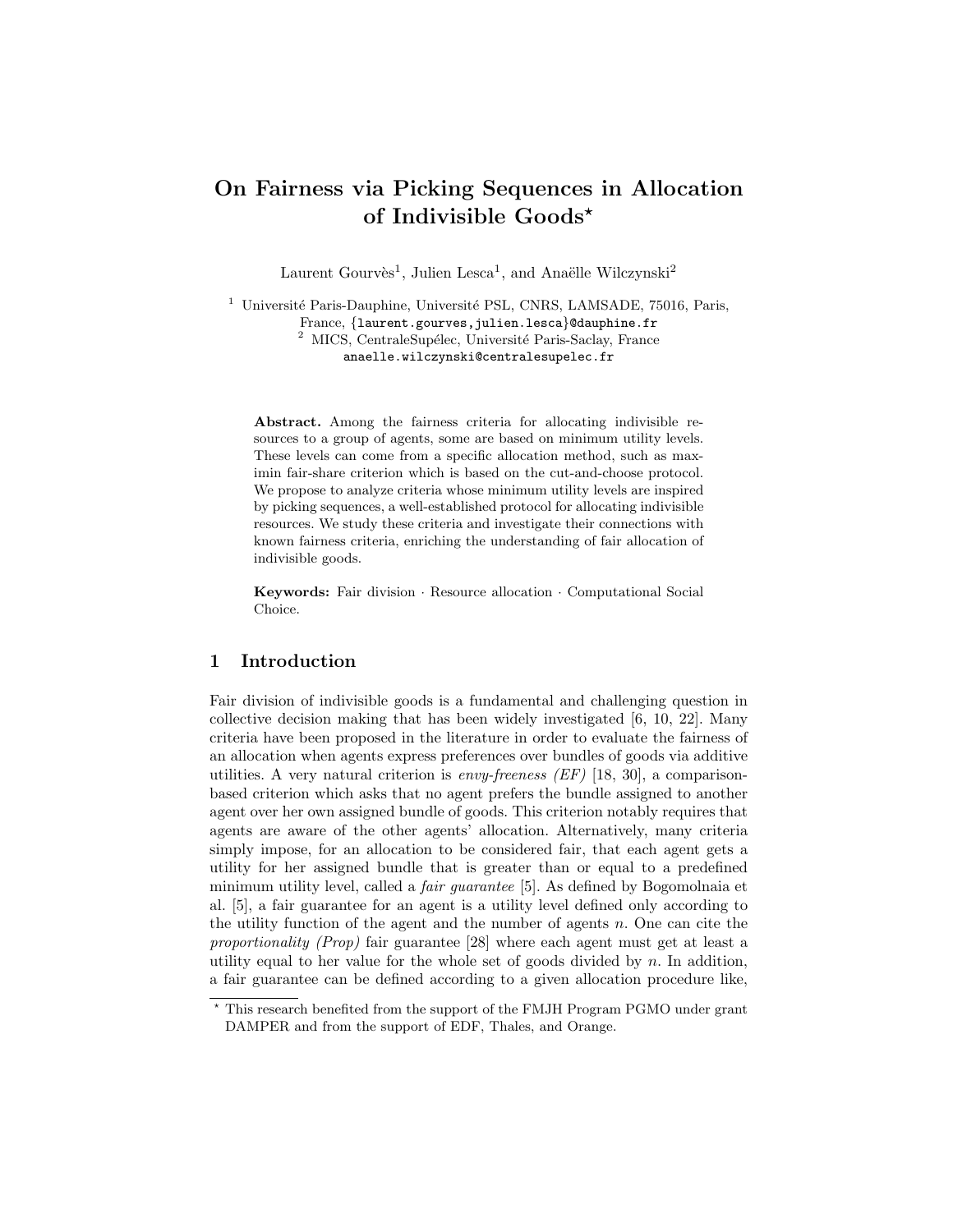e.g., the maximin share (MMS) [13] or the min-max-fair-share (mFS) [9] which are computed thanks to the cut-and-choose protocol. In this article, we define several fairness criteria whose fair guarantee can be computed thanks to picking sequences.

In the well-established allocation protocol of picking sequences (PS) [7, 12, 20], all goods are initially available and, given a sequence of agents (a.k.a. policy), each agent picks at her turn an object among the remaining ones. Understanding which allocations emerge from such a mechanism has been done, for example, by Brams et al. [11], and Aziz et al. [4]. Moreover, picking sequences have been widely studied in a strategic perspective where agents may choose not to pick their best object [2, 8, 19, 29]. Non strategic agents are said to be sincere.

One of the main assets of picking sequences is their simplicity: everyone can quickly understand how they work and they are easy to implement. Thus, they are good candidates for sharing resources. If the final allocation is not built with a picking sequence, then an agent may advocate for it and claim that her utility must be as good as the one resulting from a picking sequence that she has in mind. However, the number of possible policies is huge and, on top of this, every agent can have her own policy in mind. This offers a number of combinations which is undoubtedly too large. For a positive integer  $p$  bounded by the number of agents, we propose a simple criterion named  $PS_p$  in which the fair guarantee of every agent is her utility for a subset of objects built as follows. Rank the objects from best to worst under the agent's preference, and keep the items whose ranks are multiples of p. An agent would be endowed such a set in a sincere picking sequence if her positions in the policy were multiples of  $p$ , and if the other agents had the same preference. Indeed, without knowing the others' preferences, an agent may suppose that, in the worst case, everyone has the same object ranking as hers. In  $PS_p$ , the parameter p makes it possible to move gradually between a very optimistic scenario where all the agents choose first  $(p = 1)$ , and a more pessimistic one where they all choose last  $(p = n)$ . PS criteria only rely on a very simple sequential allocation protocol, which is commonly known (think about composition of sports teams at school). Moreover, agents only need to know their assigned bundle, the number of agents and their own preferences over goods. Therefore, these criteria are easy to understand and can be naturally expressed as requirements by an agent.

The fact that the agent appears recursively in the policy is inspired by round robin, a well known method for allocating resources [3, 26]. Round robin falls into the class of recursively balanced (RB) policies [4], where each sequence of agents can be divided into rounds during which all the agents pick an object exactly once (all rounds are identical in round robin). At any step of the sequence, the agents have chosen almost the same number of objects. Without any prior knowledge on the agents' utility functions, letting the agents pick the same number of times, leading then to an even-shares division, constitutes a natural first argument for equity [10]. Moreover, it is known from Aziz et al. [3] that picking sequences with RB policies generate allocations that are envy-free up to one good (EF1) [13, 23], a well-accepted fairness criterion which relaxes envy-freeness.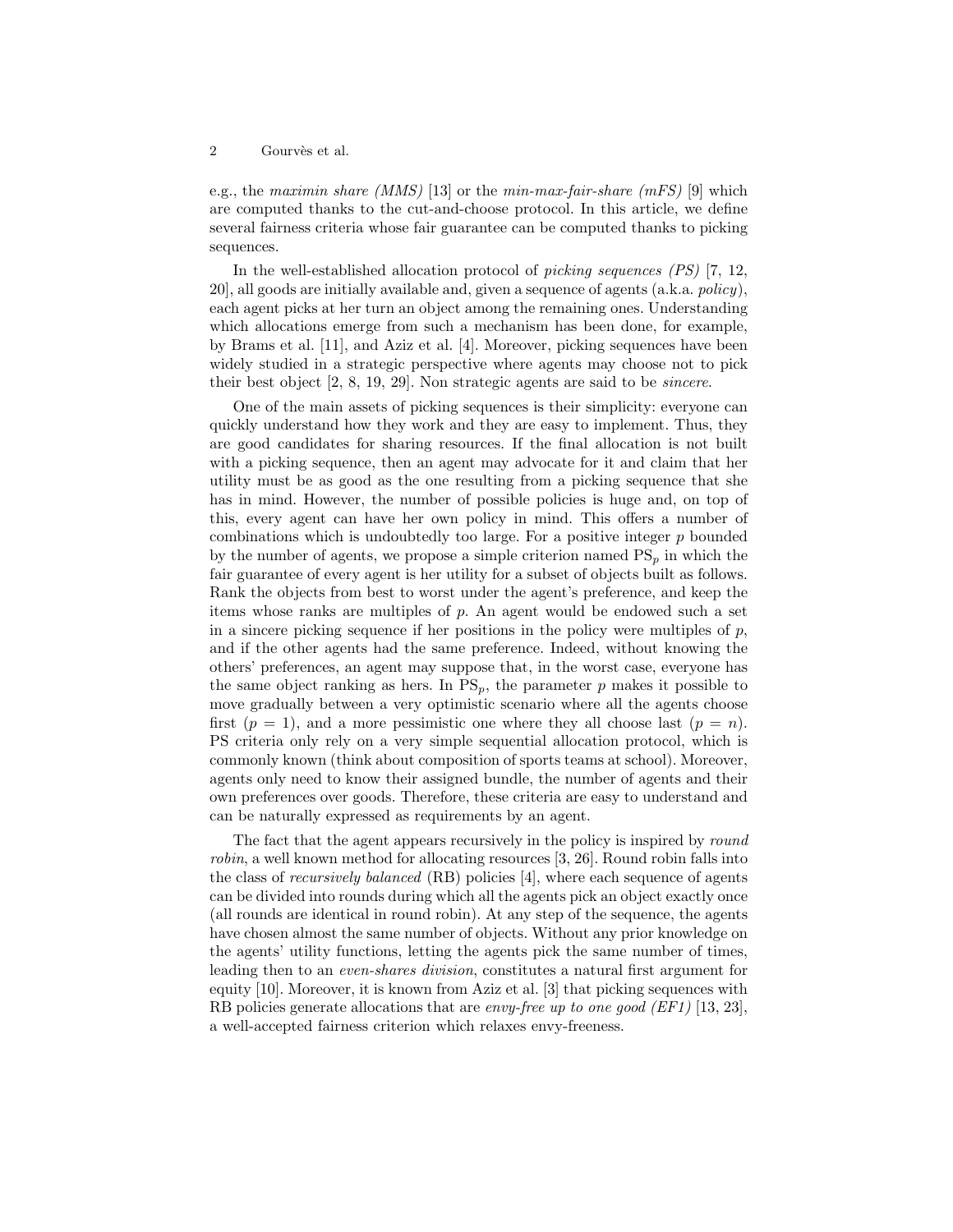The round robin share criterion introduced by Conitzer et al. [17] in the context of *public* decision making corresponds to  $PS_n$ . The round robin share provides a one half approximation to Prop1, a relaxed version of proportionality. Conitzer et al. [17] focus on mechanisms that satisfy this criterion among others, whereas we focus on the properties of the PS criteria.

Contribution and organization. Section 2 contains a formal definition of the model, a review of classical fairness concepts, some common relaxations up to some goods, and a map explaining how all these notions relate. We notably complement the state of the art on the relations between relaxations of envy-freeness and proportionality. The PS criteria are introduced in Section 3. Analogously to many relaxed criteria based on the satisfaction of the fairness requirement up to the addition of some goods in the agent's bundle (like, e.g., EF1 for envy-freeness or Prop1 for proportionality), we also study relaxations of the PS criteria up to some goods. For a given allocation of goods, the satisfaction of a PS criterion can be checked in polynomial time. We identify in Section 4 the PS criteria for which a satisfying allocation always exists, and when it is not the case, we settle the complexity of deciding the existence of a satisfying allocation in a given instance. Contrary to many classical criteria, we identify two non-trivial PS criteria, namely  $PS_n$  and  $PS_11$  (the relaxation up to one good of  $PS_1$ ), for which a satisfying allocation always exists. Afterwards, we provide a complete picture of the implications that relate the PS criteria and the classical fairness concepts (Section 5), as well as their relaxations up to some goods. All these results are summarized in Figure 1. Finally, we complement our study with experiments which give an intuition on how well fairness criteria can be compatible with efficiency. Due to space limitation, some proofs are omitted.



Fig. 1. Summary of the relations among fairness criteria and their existence guarantee  $(critX)$  stands for the relaxation of the criterion  $crit$  up to any good). An arrow from criterion A to criterion B means that A implies B  $(A \text{ is stronger than } B)$ . If there is no path from  $A$  to  $B$  then  $A$  is not stronger than  $B$ .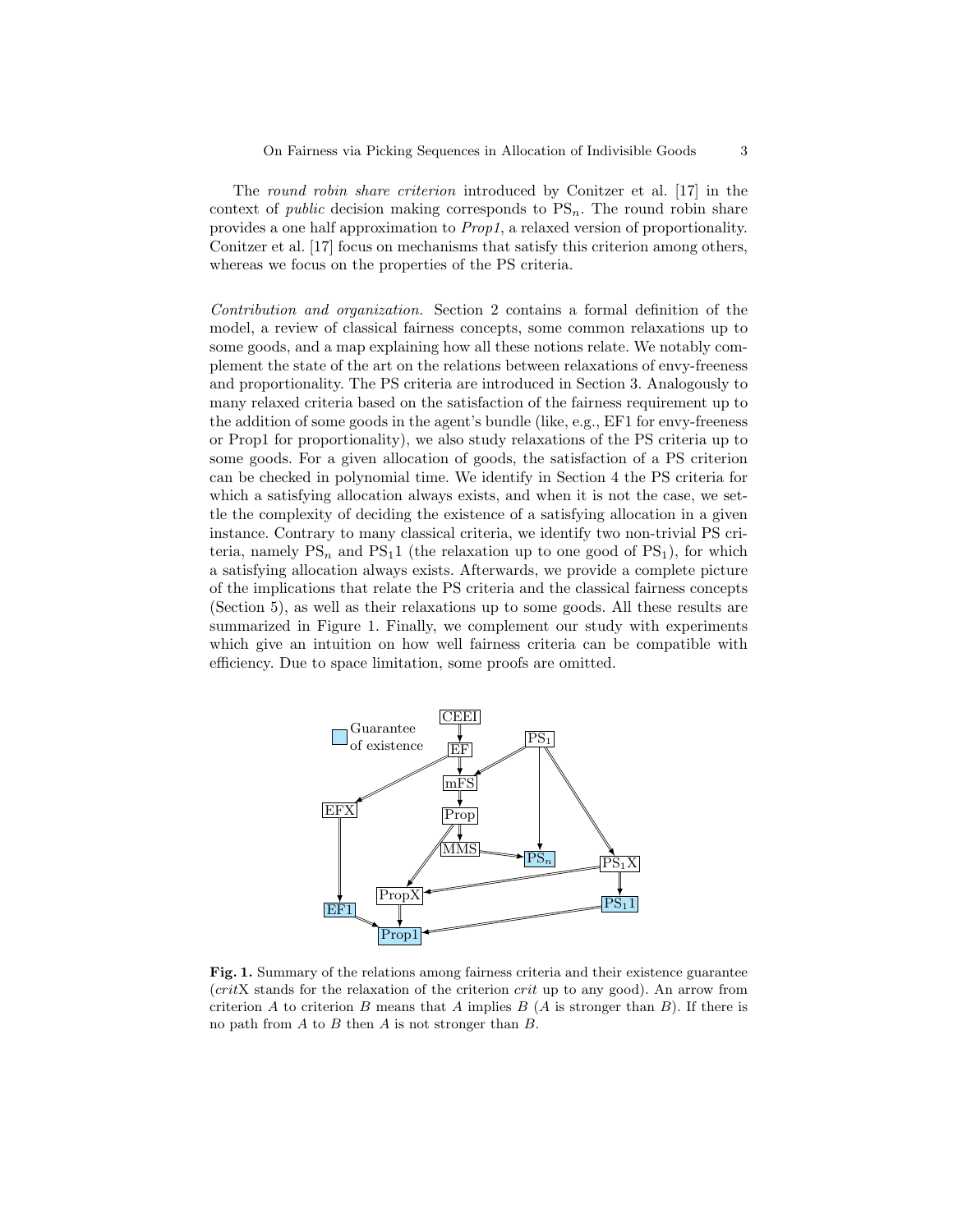### 2 Fair Division of Indivisible Goods

#### 2.1 The setting

We are given a set  $N = \{1, \ldots, n\}$  of  $n \geq 2$  agents and a set  $M = \{x_1, \ldots, x_m\}$ of  $m$  indivisible resources (or objects) which are goods. The agents have cardinal preferences over the bundles of objects, expressed via utility function  $u_i: 2^M \rightarrow$  $\mathbb{R}^+$  for each agent *i*. We assume that the utilities are additive, i.e., for each bundle of objects O and each agent i,  $u_i(O) = \sum_{x_j \in O} u_i(\{x_j\})$ . For the sake of simplicity, we denote  $u_i({x})$  by  $u_i(x)$ . We represent the preferences by an  $(n \times m)$ -matrix where the value in row i and column j corresponds to  $u_i(x_i)$ . Preferences are *strict (on the objects)* whenever  $u_i(x) \neq u_i(y)$  for every agent i and pair of objects x and y. We denote by  $o_i^k$  the  $k^{\text{th}}$  most preferred object of agent i, for  $1 \leq k \leq m$  (an arbitrary order over the objects is used in case of ties). We suppose, w.l.o.g., that the number of objects  $m$  is a multiple of the number of agents  $n$  (dummy objects with utility 0 can be added if it is not initially the case), and q denotes the quotient  $m/n$ .

An allocation  $\sigma$  is a mapping  $\sigma : N \to 2^M$  such that  $\sigma(i) \cap \sigma(j) = \emptyset$  for all agents *i* and *j*, and  $\bigcup_{i \in N} \sigma(i) = M$ , where  $\sigma(i)$  is the bundle assigned to agent *i*. A denotes the set of all allocations. The *n*-vector  $u(\sigma) = (u_1(\sigma(1)), \ldots, u_n(\sigma(n)))$ describes the utilities that the agents obtain from allocation  $\sigma$ .

In this article,  $[t] := \{1, \ldots, t\}$  for all positive integers t.

#### 2.2 Classical fairness criteria

For the sake of self-containedness, we recall some classical fairness criteria.

– Maximin share guarantee (MMS) [13]: Allocation  $\sigma$  is MMS iff  $u_i(\sigma(i)) \geq$  $mms_i$  for every agent i, where  $mms_i = \max_{\sigma' \in \mathcal{A}} \min_{j \in N} u_i(\sigma'(j)).$ 

- Proportionality (Prop) [28]: Allocation  $\sigma$  is Prop iff  $u_i(\sigma(i)) \geq \frac{1}{n} \sum_{x \in M} u_i(x)$ , for every agent i.

– Min-max-fair-share guarantee (mFS) [9]: Allocation  $\sigma$  is mFS iff  $u_i(\sigma(i)) \ge$  $mfs_i := \min_{\sigma' \in \mathcal{A}} \max_{j \in \mathbb{N}} u_i(\sigma'(j))$ , for every agent *i*.

– Envy-freeness (EF) [18, 30]: Allocation  $\sigma$  is EF iff  $u_i(\sigma(i)) \geq u_i(\sigma(j))$  for all agents  $i$  and  $j$ .

– Competitive Equilibrium with Equal Incomes (CEEI) (see, e.g., Moulin [24]): Allocation  $\sigma$  is CEEI iff there exists a price vector  $p \in [0,1]^m$  such that  $\sigma(i) \in$  $\arg \max_{O \subseteq M} \{u_i(O) : \sum_{o \in O} p_o \leq 1\}$  for every agent *i*.

An implication  $A \Rightarrow B$  between criteria means that if an allocation satisfies A for a given instance, then the same allocation also satisfies B for the same instance. When such an implication holds, we say that criterion A is stronger, or more demanding, than criterion B. All previous fairness criteria can be connected w.r.t. such implications to form the following "scale of fairness" [9].

$$
CEEI \Rightarrow EF \Rightarrow mFS \Rightarrow Prop \Rightarrow MMS \tag{1}
$$

An allocation satisfying MMS is guaranteed to exist for two agents [9]. However, starting from 3 agents, there may not exist an MMS allocation [21, 27].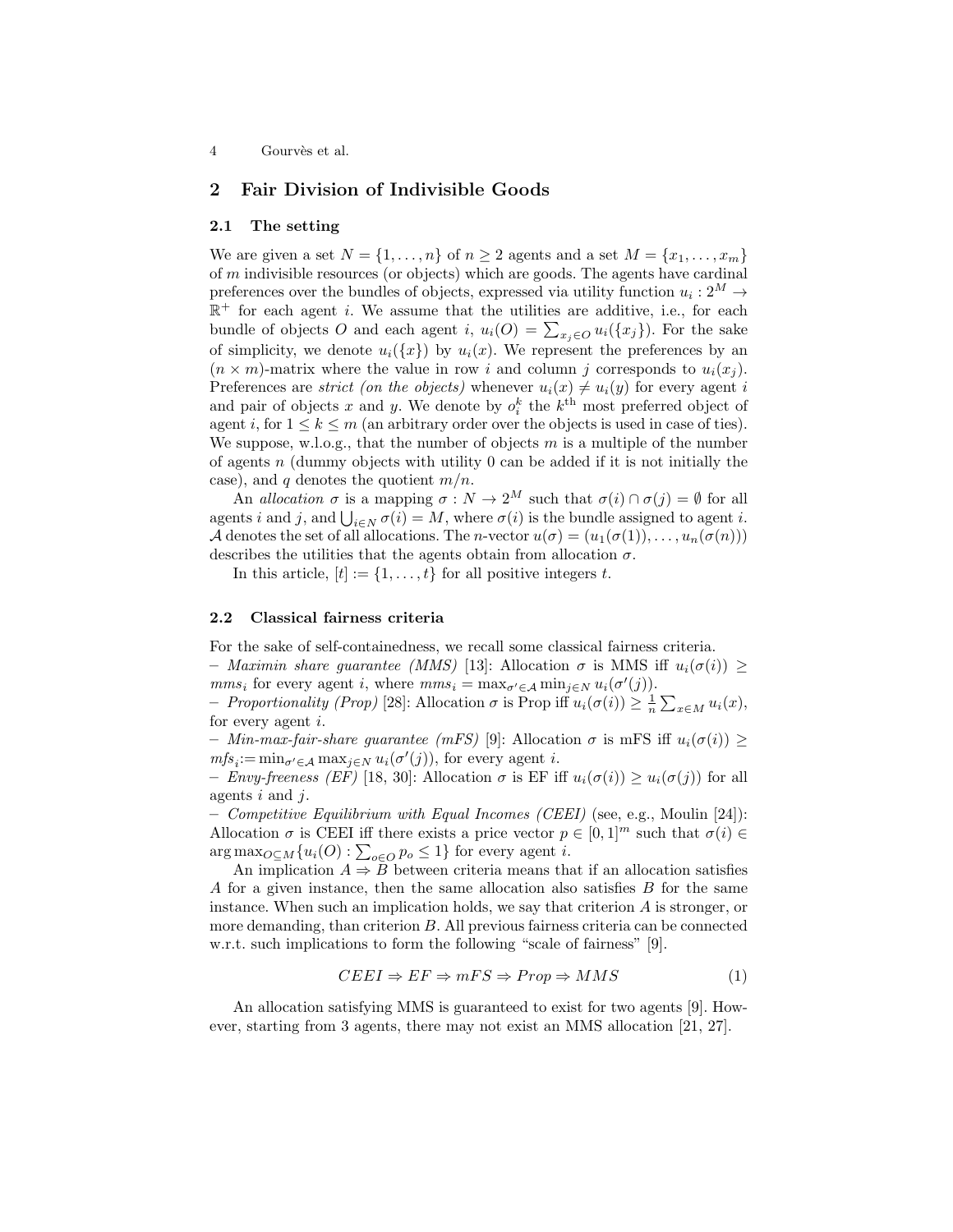Common relaxations of envy-freeness and proportionality are based on satisfying the criterion up to a fixed number  $c$  of goods, for  $c$  a positive integer. Allocation  $\sigma$  is proportional up to c goods (Propc) [16] iff for every agent i, there exists  $X^i \subseteq M \setminus \sigma(i)$  such that  $|X^i| \leq c$  and  $u_i(\sigma(i)) + u_i(X^i) \geq u_i(M)/n$ . Allocation  $\sigma$  is envy-free up to c goods (EFc) iff for all agents i and j, there exists  $X^i \subseteq \sigma(j)$  such that  $|X^i| \leq c$  and  $u_i(\sigma(i)) + u_i(X^i) \geq u_i(\sigma(j))$ . By definition, Prop  $\Rightarrow$  Propc (resp., EF  $\Rightarrow$  EFc) holds for all c, and Propc  $\Rightarrow$  Propc' (resp.,  $EFc \Rightarrow EFc'$ ) whenever  $c \leq c'$ . In addition, we show that  $EFc \Rightarrow \text{Prop}c$  holds for all c.

#### **Proposition 1.**  $EFc \Rightarrow Propc$ .

It follows that  $EFc \Rightarrow \text{Prop}c'$  whenever  $c \leq c'$ . The existence of an allocation satisfying EF1 [13, 23] or Prop1 [17] i.e.,  $c = 1$ , is guaranteed for every instance. Relaxations up to one good have been strengthened to any good. Allocation  $\sigma$  is proportional up to any good (PropX) [25] iff for every agent i,  $u_i(\sigma(i))$  +  $u_i(x) \ge u_i(M)/n$  holds for all  $x \in M \setminus \sigma(i)$ . By definition we have Prop $\Rightarrow$ PropX $\Rightarrow$  Prop1. Allocation  $\sigma$  is envy-free up to any good (EFX) [15, 23] iff  $u_i(\sigma(i)) + u_i(x) \geq u_i(\sigma(j))$  for every pair of agents i and j and any object  $x \in \sigma(j)$ . It holds that  $EF \Rightarrow EFX \Rightarrow EF1$ .

Though EFc implies Propc, we show that EFX does not imply PropX when  $n > 2$ . Up to our best knowledge, this fact has not been explicitly stated before.

**Proposition 2.** If  $n = 2$  then  $EFX \Rightarrow PropX$ , but  $EFX \neq PropX$  when  $n > 2$ .

*Proof.* Suppose there are two agents. Take an instance and an EFX allocation  $\sigma$ . Take the viewpoint of an agent, say agent 1. We have  $u_1(\sigma(1))+u_1(x) \geq u_1(\sigma(2))$ for all  $x \in \sigma(2)$ . Add  $u_1(\sigma(1)) + u_1(x) \ge u_1(\sigma(2))$  to  $u_1(\sigma(1)) + u_1(x) \ge u_1(\sigma(1))$ in order to get that  $2(u_1(\sigma(1)) + u_1(x)) \ge u_1(\sigma(1)) + u_1(\sigma(2))$ . By definition, we also have  $u_1(\sigma(1)) + u_1(\sigma(2)) = u(M)$ . Therefore  $\sigma$  satisfies PropX.

Suppose there are 3 agents and 5 objects  $\{x_1, \ldots, x_5\}$  valued  $(1, 1, 1, 0.25, 0.05)$  by agent 1. The utility of agents 2 and 3 is 1 for all objects. Agents 1, 2 and 3 get  $\{x_1\}$ ,  $\{x_2, x_3\}$ , and  $\{x_4, x_5\}$ , respectively. This allocation is EFX, but not PropX because  $1.05 = u_1(x_1) + u_1(x_5) \not\geq u_1(M)/3 = 1.1$ . We can extend this instance to any number of agents  $n > 3$ .  $\Box$ 

## 3 Picking Sequence (PS) Fairness Criteria

We present new fairness criteria inspired by some *picking sequences*. A *policy*  $\pi : \{1, \ldots, m\} \to N$  is a sequence of agents of size m, denoted by  $\pi = \langle \pi(1), \ldots, \pi \rangle$  $\pi(m)$ . A picking sequence is a sequential protocol asking agent  $\pi(t)$  to pick an object within the set of remaining objects at stage t. A policy  $\pi$  is recursively balanced (RB) [4] if  $\pi$  can be decomposed into  $q = \frac{m}{n}$  rounds, and each agent chooses an object exactly once at each round. Round robin is a special RB policy where all rounds are identical [3].

The PS fairness criteria use fair guarantees [5]. For every  $p \in [n]$ , PS<sub>p</sub> imposes that the utility of an agent i for her share is at least  $ps_p(i)$  where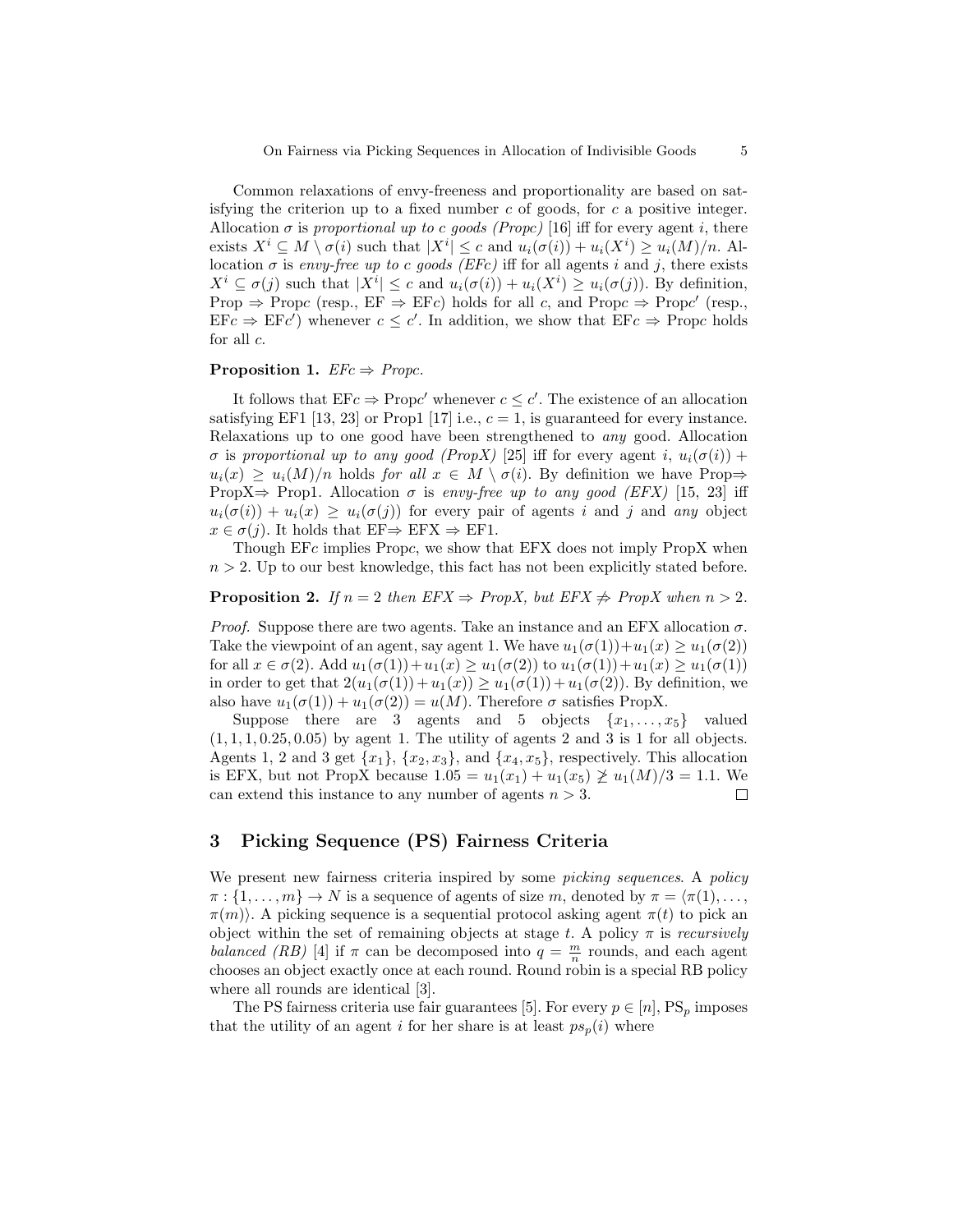$$
ps_p(i) := \sum_{k=1}^q u_i(o_i^{(k-1)n+p}).
$$

For example, agent i would get utility  $ps_p(i)$  in a sincere<sup>3</sup> picking sequence if her turns in  $\pi$  were all the multiples of p, and if the other agents had identical preferences. Without knowing the preferences of the others, agent i considers the worst case where all the other agents have the same induced ordinal preferences as hers. In such a case, at each turn k, agent i can only get her  $((k-1)n+p)$ <sup>th</sup> most preferred available object, i.e.,  $o_i^{(k-1)n+p}$ .

Let  $ps_p$  be the *n*-vector  $(ps_p(1), \ldots, ps_p(n))$ . An allocation satisfies a PS criterion if it fulfills the PS fair guarantees for every agent and some common position p. It is important to note that allocations satisfying a PS criterion do not need to be generated by a picking sequence.

**Definition 1 (PS<sub>p</sub> allocation).** An allocation  $\sigma \in A$  is PS<sub>p</sub> if for every agent  $i \in N$ ,  $u_i(\sigma(i)) \geq ps_p(i)$ .

By definition,  $PS_p \Rightarrow PS_{p'}$  holds for every  $1 \leq p \leq p' \leq n$ . In this article, we pay particular attention to positions  $p = 1$  and  $p = n$ , which correspond to an optimistic and pessimistic view, respectively.

The PS fair guarantees are computable in polynomial time, by definition. Therefore, checking whether a given allocation satisfies a PS criterion is computationally easy. Whereas this polynomial-time verification also holds for proportionality and envy-freeness, this is not the case for CEEI, nor for MMS and mFS [9], although the two latter notions are also based on fair guarantees. Note that, contrary to envy-based criteria, the verification of satisfaction of a PS criterion does not even need to have access to other agents' allocation.

Like EF and Prop,  $PS_p$  can be relaxed up to some goods. Allocation  $\sigma$  satisfies  $PS_p$  up to c goods  $(PS_p c)$  iff for every agent i, there exists  $X^i \subseteq M \setminus \sigma(i)$  such that  $|X^i| \leq c$  and  $u_i(\sigma(i)) + u_i(X^i) \geq ps_p(i)$ . By definition we have  $PS_p c \Rightarrow$  $PS_{p'}c \Rightarrow PS_{p'}c'$  whenever  $p \leq p'$  and  $c \leq c'$ . However, a  $PS_p$  allocation may not satisfy  $PS_{n-1}1$ , as stated below.

**Proposition 3.**  $PS_2$  does not imply  $PS_11$ .

*Proof.* Consider an instance where  $n = 2$  and  $m = 6$ . The utilities are:

$$
\begin{pmatrix}\n\boxed{24} & 16 & 12 & 6 & 5 & 2 \\
10 & \boxed{5} & \boxed{4} & \boxed{3} & \boxed{2} & \boxed{1}\n\end{pmatrix}
$$

Allocation  $\sigma$  (circles) is PS<sub>2</sub> since  $ps_2 = (24, 9)$  and  $u(\sigma) = (24, 15)$ . However, it is not PS<sub>1</sub>1 because  $u_1(\sigma(1)) + \max_{x \notin \sigma(1)} u_1(x) = 24 + 16 < 41 = ps_1(1)$ .  $\Box$ 

Allocation  $\sigma$  satisfies PS<sub>p</sub> up to any good (PS<sub>p</sub>X) iff for every agent i,  $u_i(\sigma(i)) + u_i(x) \geq ps_p(i)$  holds for all  $x \in M \setminus \sigma(i)$ . It holds that  $PS_p \Rightarrow$  $PS_pX \Rightarrow PS_p1$ . However, no relaxation up to any good implies a PS criterion with no relaxation, as stated below.

**Proposition 4.**  $PS_1X$  does not imply  $PS_n$ .

<sup>3</sup> Agents always pick their favorite object.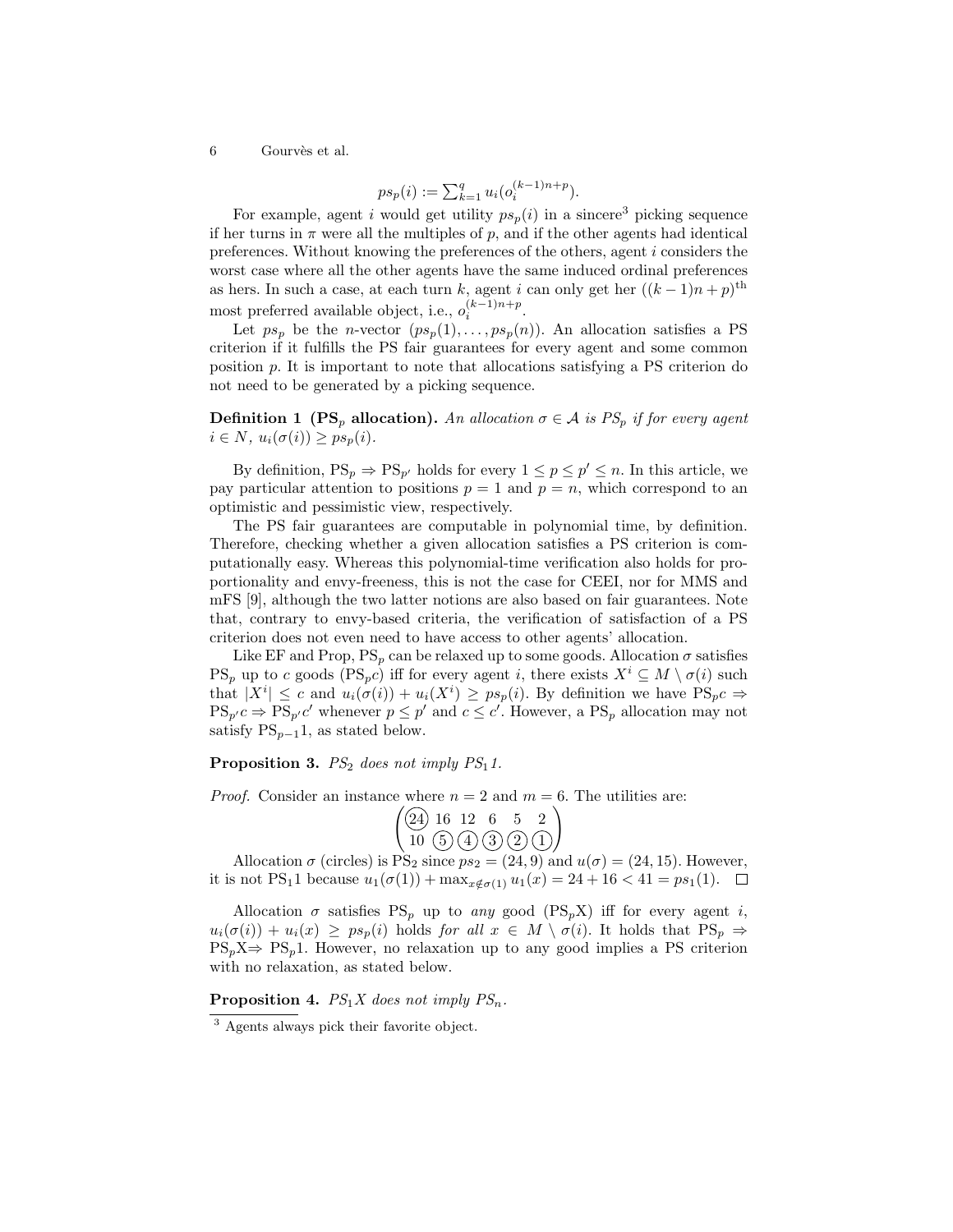### 4 Allocations Satisfying PS Criteria

Observe first that a  $PS_p$  allocation may not exist if  $p < n$ : Consider an instance where  $n = m$  with agents having the same induced preference order and no object with zero utility. Every agent should receive one object but no agent wants the common least preferred object. However, when  $p = n$ , the existence is guaranteed for every number of goods  $m$  because every allocation resulting from a picking sequence with an RB policy is  $PS_n$ .

Proposition 5. Every allocation resulting from a sincere picking sequence with an RB policy is  $PS_n$ .

*Proof.* Consider an allocation  $\sigma$  resulting from a sincere picking sequence with an RB policy  $\pi$ , and take an arbitrary agent *i*. For each round k of  $\pi$ , let  $p_i(k)$ denote the position occupied by agent i in  $\pi$  during round k, while  $x_k$  is the object picked by agent *i* in round *k*. By definition, we have  $u_i(\sigma(i)) = \sum_{1 \leq k \leq q} u_i(x_k)$ . Since agent i is sincere and  $p_i(k)$  – 1 objects have been taken before agent i picks at round k, it follows that  $u_i(x_k) \geq u_i(o_i^{p_i(k)})$  for every round k. Thus,  $u_i(\sigma(i)) \geq$  $\sum_{1 \leq k \leq q} u_i(o_i^{p_i(k)})$ . By definition of an RB sequence,  $(k-1)n + 1 \leq p_i(k) \leq kn$ holds. Therefore, we get that  $u_i(\sigma(i)) \geq \sum_{1 \leq k \leq q} u_i(o_i^{kn}) = ps_n(i)$ .

The converse of Proposition 5 is not true. That is, not every  $PS_n$  allocation can result from a picking sequence with an RB policy, as shown in the next example. This notably shows that allocations satisfying the PS criteria do not necessarily emerge from a picking sequence (in particular, agents do not necessarily get the same number of objects).

*Example 1.* Consider an instance where  $n = 2$  and  $m = 4$ . The utilities are:

$$
\begin{pmatrix}\n\boxed{20} & 3 & 2 & 1 \\
5 & \boxed{4} & \boxed{3} & \boxed{2}\n\end{pmatrix}
$$

The encircled allocation  $\sigma$  is  $PS_n$  since  $ps_n = (4, 6)$  and  $u(\sigma) = (20, 9)$ . However, this allocation cannot result from a picking sequence with an RB policy since the two agents do not have the same number of objects.

Nevertheless, checking the existence of a  $PS_p$  allocation is hard for every constant  $p < n$ , even when  $m = 2n$ .

**Theorem 1.** Determining whether a  $PS_p$  allocation exists is NP-complete, even when  $m = 2n$  and  $p < n$  is a constant.

Moreover, checking the existence of a  $PS_1$  allocation is hard even when  $n = 2$ , showing that even checking the existence of a  $PS_{n-1}$  allocation is hard.

**Theorem 2.** Determining whether a  $PS<sub>1</sub>$  allocation exists is NP-complete, even when  $n = 2$ .

However, an allocation satisfying the relaxation up to one good of  $PS<sub>1</sub>$  always exists.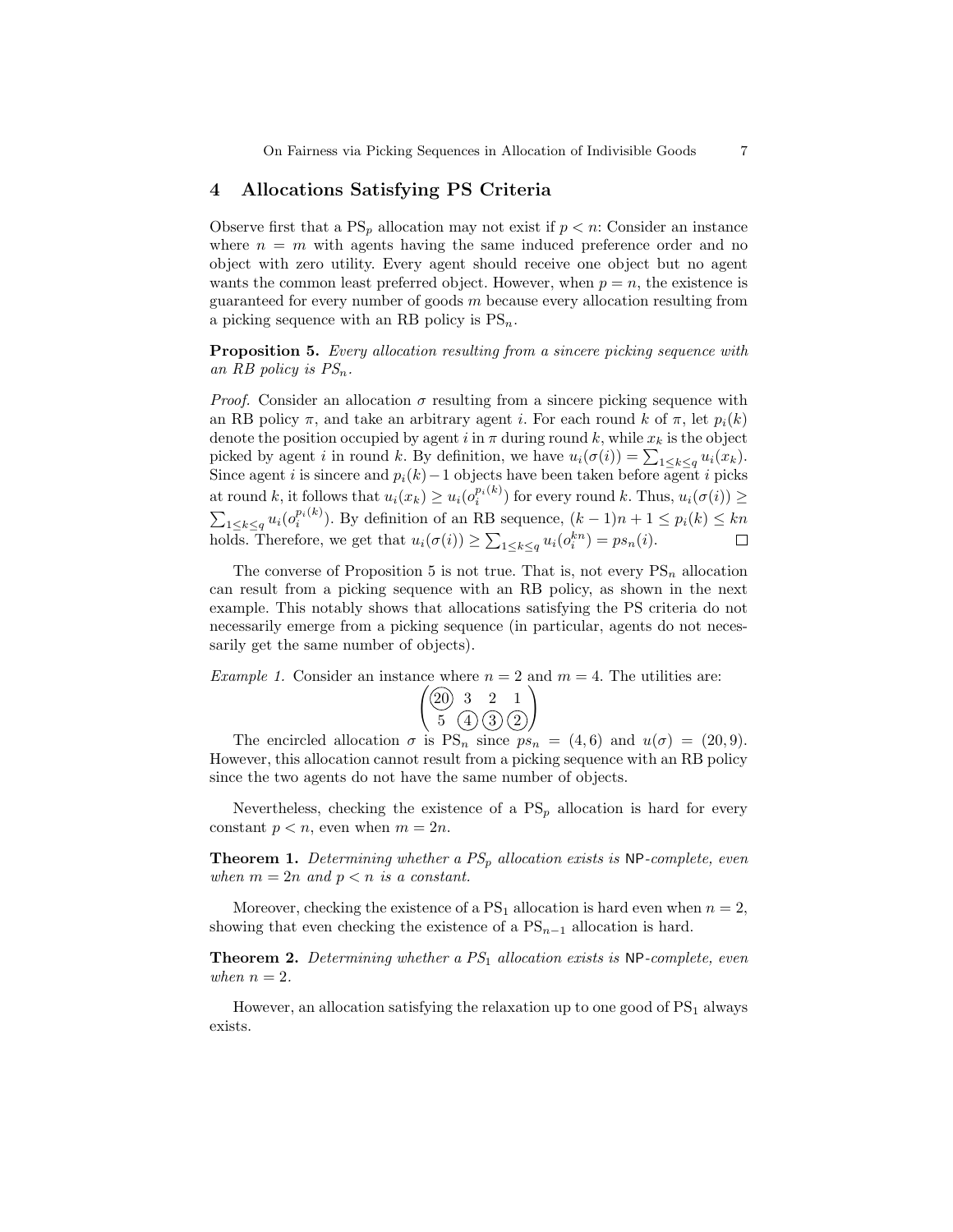**Proposition 6.** Every allocation resulting from a sincere picking sequence with an RB policy is  $PS<sub>1</sub>1$ .

*Proof.* Consider the allocation  $\sigma$  built with the sincere picking sequence that uses an RB policy. Take an agent *i*. Her objects are  $\{o_i^{f(1)}, o_i^{f(2)}, \ldots, o_i^{f(q)}\}$  for some increasing function  $f : [q] \to [m]$  where  $f(j)$  is the rank in the preference order of i of the object picked by i during round j. Let  $r$  be the smallest index such that  $o_i^r \notin \sigma(i)$ . Agent i has in her share every object  $o_i^j$  with  $j \leq r$ . Thus,  $o_i^{f(j)} = o_i^j$  for all  $j \leq r$ . We deduce that  $\sum_{j \leq r} u_i(o_i^{f(j)}) =$  $\sum_{j \leq r} u_i(o_i^j) \geq \sum_{j \leq r} u_i(o_i^{1+(j-1)n})$  (2). The policy being RB, we also have  $u_i(o_i^{f(j)}) \geq u_i(o_i^{j+n}) \geq u_i(o_i^{1+jn})$  for all  $j \in [q-1]$ , from which we deduce that  $\sum_{j=r}^{q-1} u_i(o_i^{f(j)}) \geq \sum_{j=r}^{q-1} u_i(o_i^{1+jn}) = \sum_{j=r+1}^{q} u_i(o_i^{1+(j-1)n})$  (3). Combine (2) and (3) with  $u_i(o_i^r) \ge u_i(o_i^{1+(r-1)n})$  to get that  $u_i(\sigma(i)) + u_i(o_i^r) \ge$  $\sum_{k=1}^{q} u_i(o_i^{1+(k-1)n}) = ps_1(i)$ . In other words,  $\sigma$  is PS<sub>1</sub>1 for agent *i*.

Propositions 5 and 6, together with Proposition 1 from Aziz et al. [3], imply that a sincere picking sequence with an RB policy produces an allocation that simultaneously satisfies EF1, Prop1,  $PS_11$  and  $PS_n$ .

By Proposition 6, a  $PS_p1$  allocation exists for every  $p \in [n]$ . It is not the case for PS<sub>p</sub>X, even when  $p = n - 1$  for any number n of agents: Consider an instance where  $m = 2n$  with the following preferences for every agent i:  $u_i(x_j) = 1$  for every  $j \in [n-1]$ ,  $u_i(x_j) = 1/n$  for every  $n \le j \le 2n-1$  and  $u_i(x_{2n}) = 0$ . We have  $ps_{n-1}(i) = 1 + 1/n$  for every agent i. To satisfy  $PS_{n-1}X$ , each agent i must be in one of the following situations:  $u_i(\sigma(i)) \geq 1 + 1/n$ , or  $\sigma(i) = \{x_k, x_{2n}\}\$ for some  $k \in [n-1]$ , or  $\sigma(i) = \{x_j : n \leq j \leq 2n\}$ . Making *n* disjoint bundles under such conditions is impossible.

Since a  $PS<sub>1</sub>1$  allocation always exists, there is no need to consider relaxations up to c goods for  $p > 1$  and  $c > 1$ . Combined with the fact that the existence of  $PS_nX$  allocations is not guaranteed even for  $p = n - 1$ , we can focus on stronger relaxations and only consider criteria  $PS<sub>1</sub>1$  and  $PS<sub>1</sub>X$ .

#### 5 Relations between Fairness Criteria

We compare in this section the PS criteria with the classical fairness criteria of the literature given in Section 2.2. We will show that the ordered scale of fairness (1), completed with known relaxations of envy-freeness and proportionality, can be connected with the PS criteria as shown in Figure 1.

Surprisingly, the strongest requirement CEEI in the fairness scale (1) does not even imply  $PS_{n-1}$  and  $PS_11$  which are among the least demanding PS criteria.

**Proposition 7.** CEEI  $\neq PS_{n-1}$  for any number of agents n and CEEI  $\neq PS_1 1$ .

*Proof.* Consider an instance where  $m = 2n$ , and two integers  $\alpha$  and  $\beta$  such that  $\beta n > \alpha > \beta(n-1)$  and  $\beta > 1$ . The utilities are such that  $u_i(x_i) = \alpha$ and  $u_i(x_j) = 0$  for every index  $j \neq i$  and every agent  $i \in \{1, \ldots, n-2\}$ , and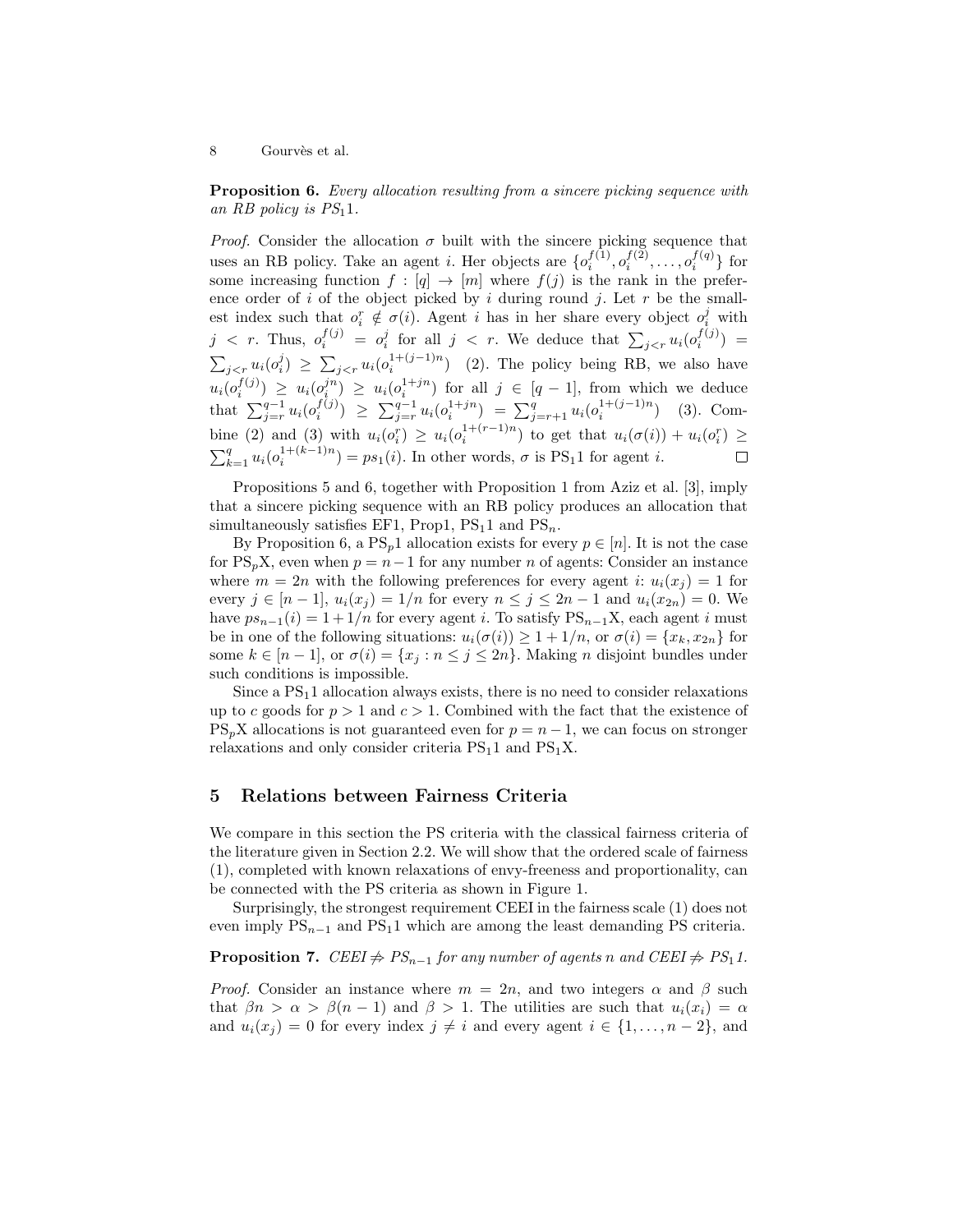$u_{n-1}(x_{n-1}) = u_{n-1}(x_{2n}) = \alpha$  and  $u_{n-1}(x) = 0$  for every object  $x \in M \setminus$  ${x_{n-1}, x_{2n}}$ . The utility function of agent n is such that  $u_n(x_j) = \alpha$  for every index  $j \in \{1, \ldots, n-1\}$ ,  $u_n(x_j) = \beta$  for every index  $j \in \{n, \ldots, 2n-1\}$ , and  $u_n(x_{2n}) = 0$ . Let us denote by  $\sigma$  the allocation assigning object  $x_i$  to every agent  $i \in \{1, \ldots, n-2\}$ , the bundle of objects  $\{x_{n-1}, x_{2n}\}$  to agent  $n-1$  and the bundle  ${x_n, x_{n+1}, \ldots, x_{2n-1}}$  to agent n. Observe that allocation  $\sigma$  is CEEI w.r.t. price vector p given by  $p_i = 1$  for every  $i \in \{1, ..., n-2\}$ ,  $p_{n-1} = \frac{n}{n+1}$ ,  $p_i = \frac{1}{n}$  for every  $i \in \{n, n+1, \ldots, 2n-1\}$  and  $p_{2n} = \frac{1}{n+1}$ . However, allocation  $\sigma$  is not PS<sub>n-1</sub> because  $u_n(\sigma(n)) = \beta n < \alpha + \beta = u_n(o_n^{n-1}) + u_n(o_n^{2n-1}) = ps_{n-1}(n)$ , and thus is not  $PS_p$  for any position  $p \in \{1, \ldots, n-1\}$ . For  $PS_11$ , it suffices to remark that the encircled allocation in the proof of Proposition 3 is CEEI w.r.t. price vector  $p = (1, 0.75, 0.6, 0.2, 0.2, 0.25)$  but not PS<sub>1</sub>1.  $\Box$ 

It follows that none of the criteria of the scale of fairness implies  $PS_p$  when  $p < n$ , meaning that  $PS_p$  is not always "weaker" than any criterion of the scale of fairness. However, all criteria of the scale of fairness imply the  $PS_n$  criterion.

#### Proposition 8.  $MMS \Rightarrow PS_n$ .

*Proof.* We prove that  $mms_i \geq ps_n(i)$  for every agent i. Take an allocation where the  $\ell^{\text{th}}$  bundle  $(1 \leq \ell \leq n)$  gathers all the  $(\ell + kn)^{\text{th}}$  most preferred objects of agent i for  $0 \leq k < q$ . The n<sup>th</sup> bundle, whose value is  $ps_n(i)$ , is the least preferred. Thus,  $mms_i \geq ps_n(i)$  because  $mms_i$  is agent *i*'s maximum value for the worst bundle for every possible allocation.  $\Box$ 

Conversely, for  $p > 1$ , the PS criteria are not stronger than any classical criterion either. Indeed,  $PS<sub>2</sub>$  does not imply MMS, the least demanding criterion in the fairness scale (1) nor Prop1, thus no PS criterion with  $p > 1$  does.

**Proposition 9.** 1.  $PS_2 \nightharpoonup \text{MMS}$  for any n,

2.  $PS_2 \nightharpoonup \n Prop1,$ 

3.  $PS_2 \nightharpoonup$  Propc for large enough m and any c.

Sketch of proof. We only present case  $(2)$  here. Consider an instance where  $n = 3$  and  $m = 6$ . The utilities are:

|  | $\sqrt{24}$ 16 15 14 |    |                  |                         |
|--|----------------------|----|------------------|-------------------------|
|  |                      |    | $1\ (2)(3)(4)$ 5 | 6                       |
|  |                      | 6. |                  | $\frac{1}{8}$ (10) (12) |

The encircled allocation  $\sigma$  is PS<sub>2</sub> since  $ps_2 = (24, 7, 14)$ . However,  $\sigma$  is not Prop1 because  $u_1(\sigma(1)) + \max_{x \notin \sigma(1)} u_1(x) = 24 + 16 < 42 = u_1(M)/2$ . □

However,  $PS_1$  implies the mFS criterion.

#### Proposition 10.  $PS_1 \Rightarrow mFS$ .

*Proof.* For every agent i,  $ps_1(i) = \max_{\sigma \in \mathcal{A}} \max_{j \in N} u_i(\sigma(j))$  where  $\mathcal{A}' \subseteq$ A is the set of allocations giving to each agent exactly one object within  $\{o_i^{kn+1}, o_i^{kn+2}, \ldots, o_i^{kn+n}\}\;$  for each  $0 \leq k < m/n$ . Thus,  $ps_1(i) \geq \min_{\sigma \in \mathcal{A}'}$  $\max_{j \in N} u_i(\sigma(j)) \ge \min_{\sigma \in \mathcal{A}} \max_{j \in N} u_i(\sigma(j)) = mfs_i.$  $\Box$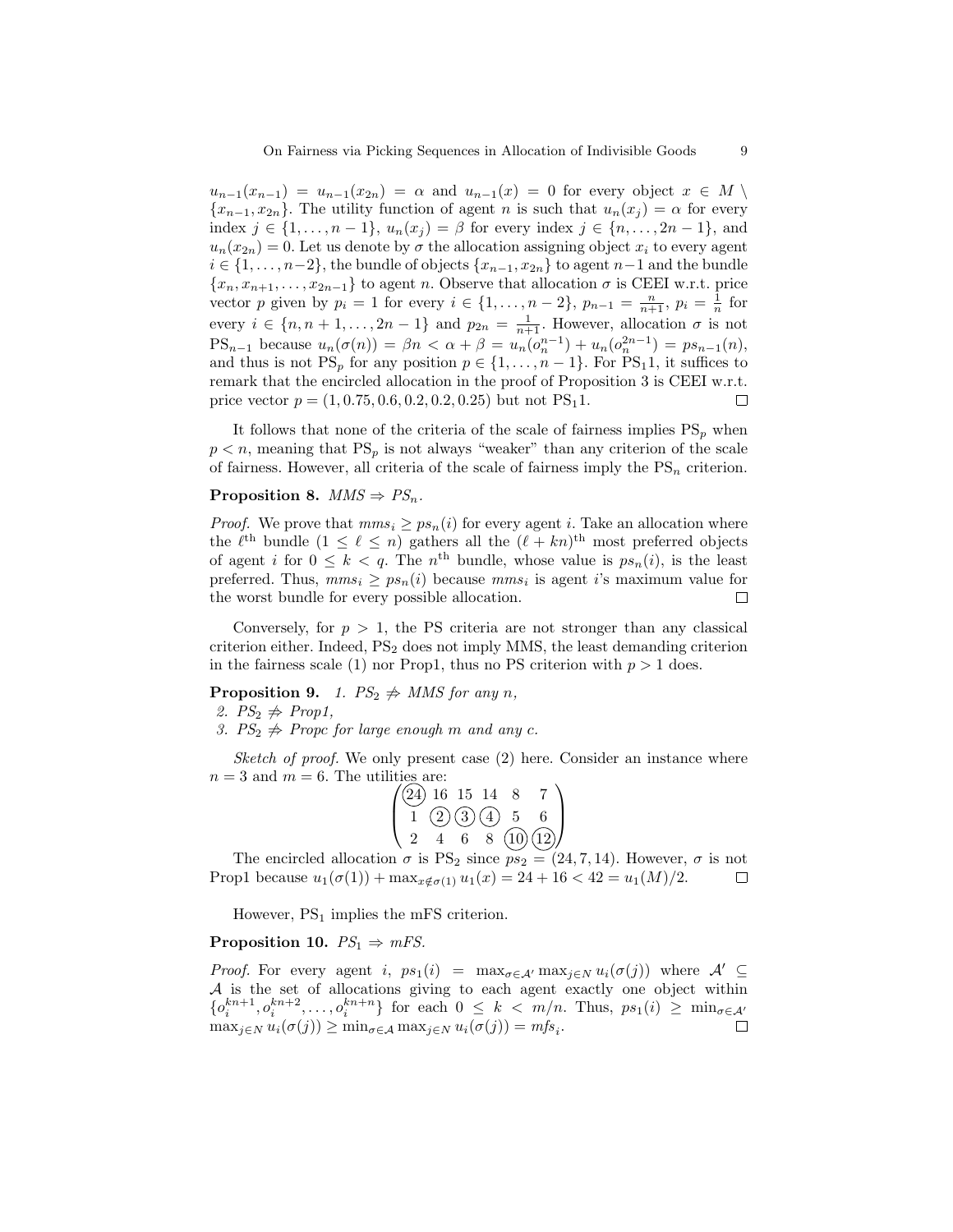Nevertheless,  $PS<sub>1</sub>$  is not stronger than EF since it does not even imply EF1.

**Proposition 11.**  $PS_1 \nightharpoonup FST_1$ , even under strict preferences over the objects.

*Proof.* Consider an instance where  $n = 4$  and  $m = 12$ . The utilities are:

| $(20)$ 19 18 17 $(8)$ 7 6 5 $(4)$ 3 2 1                                                                    |  |  |  |  |  |                                                                                           |
|------------------------------------------------------------------------------------------------------------|--|--|--|--|--|-------------------------------------------------------------------------------------------|
| $\left[ \begin{array}{ccccc} 15 & (12) & (11) & (10) & 6 & 3 & 9 & 5 & 13 & 8 & 7 & 2 \end{array} \right]$ |  |  |  |  |  |                                                                                           |
|                                                                                                            |  |  |  |  |  | $1 \t6 \t9 \t8 \t12 \t(18) \t(20) \t(19) \t5 \t10 \t14 \t3$                               |
|                                                                                                            |  |  |  |  |  | $\begin{pmatrix} 2 & 5 & 6 & 15 & 11 & 12 & 9 & 8 & 4 & (20) & (18) & (19) \end{pmatrix}$ |

Allocation  $\sigma$  (circles), with  $u(\sigma) = (32, 33, 57, 57)$ , is PS<sub>1</sub> since  $ps_1 = (32, 31, 38,$ 38). But agent 1 envies agent 2, even if any object is removed from  $\sigma(2)$ .  $\Box$ 

The fact that  $PS_1 \nightharpoonup F\to EF1$  may look surprising since fair guarantees of PS criteria can be interpreted via RB sequences, which generate EF1 allocations. However, satisfying a PS criterion does not impose to be the outcome of an RB sequence but focuses on the fulfillment of associated minimum utility levels, that are personal to each agent and do not need the inter-comparison between agents.

In their relaxed versions,  $PS_1$  and Prop remain connected.

## **Proposition 12.**  $PS_1c \Rightarrow Propc$ .

*Proof.* Take an instance, an agent i, and a  $PS_1c$  allocation  $\sigma$ . Recall that, w.l.o.g.,  $m = qn$ . There exists  $X^i \subseteq M \setminus \sigma(i)$  such that  $|X^i| \leq c$  and  $u_i(\sigma(i)) + u_i(X^i) \geq$  $u_i(\{o_i^1, o_i^{1+n}, \ldots, o_i^{1+(q-1)n}\})$ . Since  $u_i(\{o_i^1, o_i^{1+n}, \ldots, o_i^{1+(q-1)n}\}) \geq u_i(M)/n$ , we get that  $u_i(\sigma(i)) + u_i(X^i) \ge u_i(M)/n$ . Thus,  $\sigma$  satisfies Propc.

From Proposition 9,  $PS_n$  cannot imply Propc when the number of objects  $m$ is large enough. However,  $PS_n$  implies Propc when m is at most  $(1+c)n$ .

**Proposition 13.** If  $m \leq (1+c)n$ , then  $PS_n \Rightarrow Propc$ .

Conversely, no "up to" relaxation of envy-freeness implies a PS criterion.

Proposition 14. EFX does not imply any PS criterion.

*Proof.* By Proposition 7, we have that EFX  $\neq$  PS<sub>1</sub>1. To prove that EFX  $\neq$  $PS_n$ , consider an instance where  $n = 2$  and  $m = 4$ . The utilities are:

| 1121           |  |
|----------------|--|
| $\overline{1}$ |  |

Allocation  $\sigma$  (circles) is EFX: agent 2 is not envious and agent 1 is not envious if one good is removed from  $\sigma(2)$ . However,  $\sigma$  is not PS<sub>n</sub> since  $ps_n = (20, 13)$ .  $\Box$ 

Proposition 2 states that EFX  $\Rightarrow$  PropX though EFc  $\Rightarrow$  Propc. We know that  $PS_11 \Rightarrow Prop1$  and it turns out that  $PS_1X \Rightarrow PropX$ .

Proposition 15.  $PS_1X \Rightarrow PropX$ .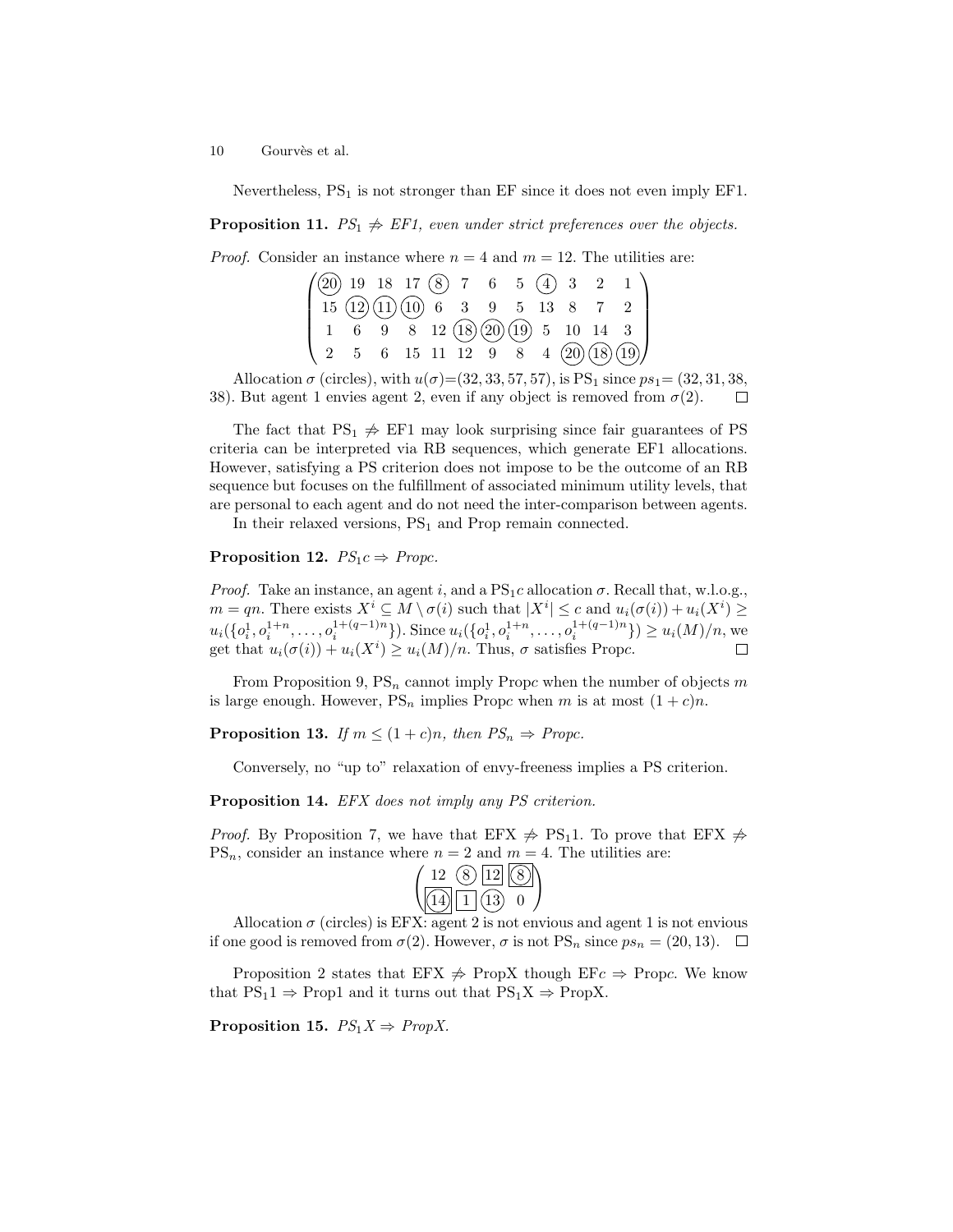Proof. Take an instance, an agent i, and a  $PS_1X$  allocation  $\sigma$ . Recall that, w.l.o.g.,  $m = qn$ . We have  $u_i(\sigma(i)) + u_i(x) \ge u_i(\{o_i^1, o_i^{1+n}, \dots, o_i^{1+(q-1)n}\})$  for all  $x \in M \setminus \sigma(i)$ . Since  $u_i(\{o_i^1, o_i^{1+n}, \ldots, o_i^{1+(q-1)n}\}) \ge u_i(M)/n$ ,  $u_i(\sigma(i)) + u_i(x) \ge$  $u_i(M)/n$  holds for all  $x \in M \setminus \sigma(i)$ . Hence,  $\sigma$  satisfies PropX.  $\Box$ 

 $EFX \Rightarrow PS_1X$  cannot hold because  $EFX \not\Rightarrow PropX$  and  $PS_1X \Rightarrow PropX$ . Moreover,  $PS_1 X \Rightarrow EFX$  cannot hold because it would contradict Proposition 11.

Note that  $PS_n$  gives a  $\frac{1}{n}$ -approximation for MMS, like EF1 [1]. The approximation ratio of a PS<sub>p</sub> allocation can be generalized to  $\frac{n-p+1}{n}$  for all  $p \in [n]$ .

**Proposition 16.**  $\forall (p, i) \in [n] \times N$ ,  $ps_p(i) \geq \frac{n-p+1}{n} m m s_i$ .

### 6 Efficiency of Fair Allocations

It is long known that there is a tension between the two goals of computing efficient and fair allocations [14, 26]. In this section we propose an empirical analysis of how the PS criteria go together with efficiency, and a comparison with the classical fairness criteria.

An allocation is *Pareto-efficient* if there is no other allocation  $\sigma'$  that Paretodominates it, i.e., such that  $u_i(\sigma'(i)) \geq u_i(\sigma(i))$  for each agent i, and the inequality is strict for at least one agent. The social welfare (SW) is another efficiency measure. The *utilitarian SW* of allocation  $\sigma$  is equal to  $\sum_{i \in N} u_i(\sigma(i))$ , the *egalitarian SW* to  $\min_{i \in N} u_i(\sigma(i))$ , and the *Nash SW* to  $\prod_{i \in N} u_i(\sigma(i))$ .

It is easy to see that a Pareto-efficient allocation may not satisfy a PS criterion, and vice versa. Similarly, maximizing the social welfare and achieving PS fairness may be disconnected, as illustrated in the next example.

Example 2. Consider the instance given in the proof of Proposition 14. The allocation  $\sigma$  (circles), which is the unique allocation maximizing the utilitarian, egalitarian and Nash SW, is not even  $PS_n$  since  $u_1(\sigma(1)) = 16 < 20 = ps_n(1)$ . It is surprising since an allocation maximizing the Nash SW is known to be EF1 and to provide a good approximation to MMS [15]. Alternatively, the unique  $PS<sub>1</sub>$ allocation (frames) is different and thus does not maximize any social welfare.

We study how often "fair" allocations are efficient. We run 1,000 instances with  $n = 3$  agents where m ranges from 6 to 9 (adding dummy objects can make m a multiple of n). The valuations of the agents over the objects are integers between 0 and 100 generated following a uniform distribution and then normalized. All the  $n^m$  possible allocations are considered. We compare in Table 1 the percentage of allocations satisfying classical and PS fairness criteria, and the proportion of these allocations that are Pareto-efficient. Moreover, we compare in Fig. 2 the average of the utilitarian and egalitarian SW among the allocations satisfying a given fairness criterion (the behavior for Nash SW is similar).

In practice, the set of  $PS_1X$  allocations is almost the same as the set of  $PS_1$ allocations, where  $PS<sub>1</sub>$  is very demanding, even though less than CEEI. A significant proportion of allocations are  $PS_n$  ( $\approx 20\%$ ). This is less than the proportion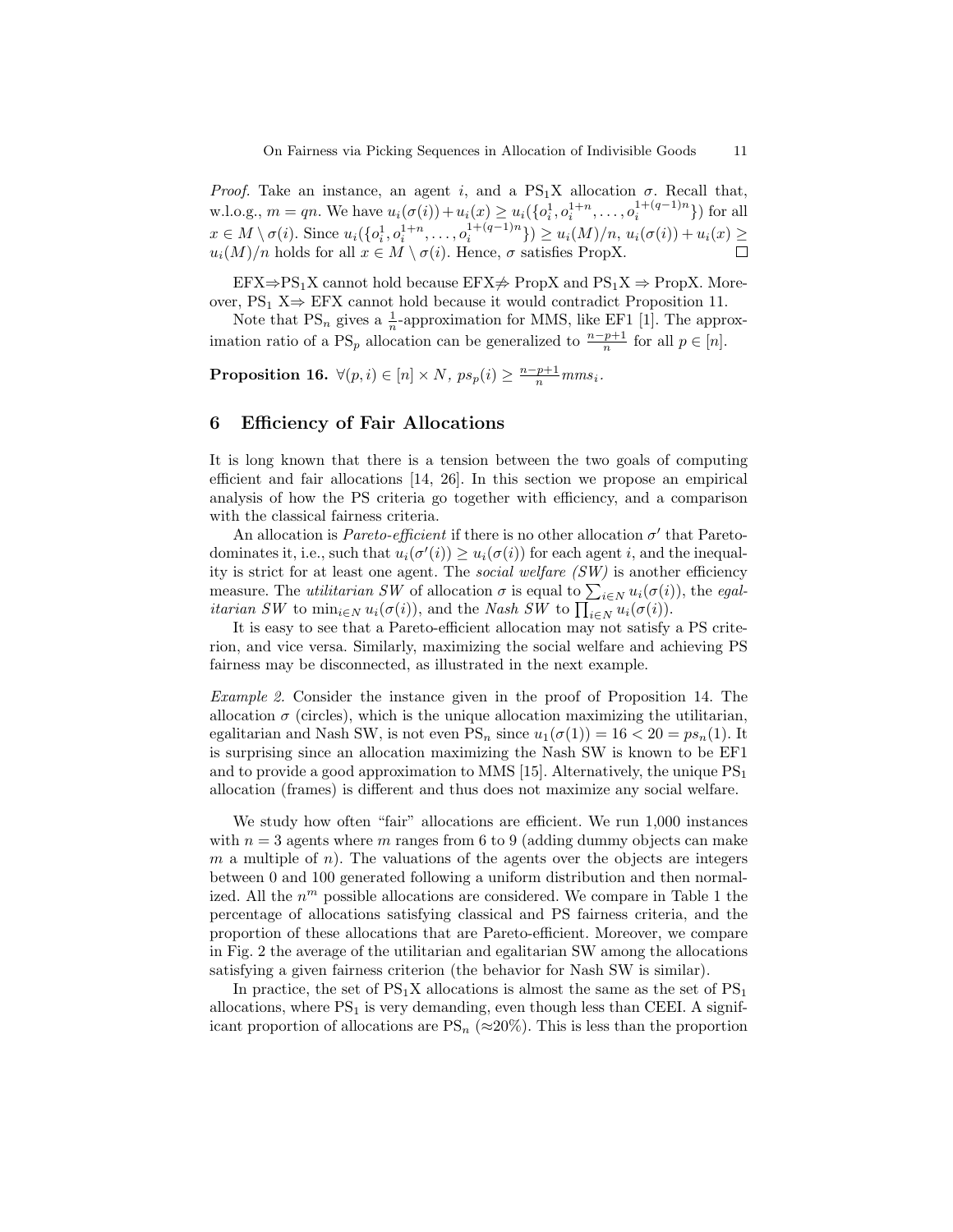|                   |      |      | % fair allocations      |                         | % Pareto-eff. alloc. / fair alloc. |       |       |       |  |
|-------------------|------|------|-------------------------|-------------------------|------------------------------------|-------|-------|-------|--|
| m                 | 6    | 7    | 8                       | 9                       | 6                                  | 7     | 8     | 9     |  |
| MMS               | 9.73 | 6.69 | 5.35                    | 4.53                    | 20.54                              | 13.50 | 8.37  | 4.80  |  |
| Prop              | 3.64 | 3.67 | 3.67                    | 3.51                    | 30.85                              | 18.29 | 10.38 | 5.56  |  |
| mFS               | 2.20 | 2.60 | 2.94                    | 3.06                    | 38.00                              | 21.77 | 11.73 | 6.05  |  |
| ЕF                | 0.83 | 0.86 | 0.82                    | 0.77                    | 51.15                              | 32.44 | 20.22 | 11.67 |  |
| CEEI              | 0.39 | 0.25 | 0.13                    | 0.07                    | 86.31                              | 80.34 | 80.21 | 82.28 |  |
| Prop1             |      |      |                         | 79.28 72.99 68.50 64.49 | 7.94                               | 4.43  | 2.33  | 1.19  |  |
| Prop X            | 4.87 | 4.5  | 4.37                    | 4.13                    | 23.02                              | 14.72 | 8.58  | 4.71  |  |
| EF1               |      |      | 18.65 17.04 15.42 14.21 |                         | 13.65                              | 7.90  | 4.30  | 2.22  |  |
| EFX               | 2.85 | 2.33 | 1.88                    | 1.66                    | 29.03                              | 18.85 | 12.25 | 7.11  |  |
| $PS_3$            |      |      | 30.69 18.43 17.46 18.94 |                         | 11.77                              | 8.03  | 4.31  | 2.12  |  |
| PS <sub>2</sub>   | 4.01 | 4.27 | 5.42                    | 3.73                    | 28.38                              | 16.76 | 8.25  | 5.61  |  |
| $PS_1$            | 0.15 | 0.43 | 0.22                    | 0.26                    | 83.67                              | 50.26 | 44.63 | 26.02 |  |
| PS <sub>1</sub> 1 |      |      |                         | 46.76 49.53 36.48 34.60 | 9.16                               | 5.13  | 2.97  | 1.51  |  |
| $PS_1X$           | 0.16 | 0.50 | 0.26                    | 0.30                    | 82.36                              | 41.72 | 33.52 | 22.14 |  |

Table 1. Percentage of allocations satisfying fairness criteria and percentage of these allocations that are Pareto-efficient for  $n = 3$ 

of PS<sub>1</sub>1 allocations ( $\approx$ 40%), and even significantly less than the proportion of Prop1 allocations ( $\approx 70\%$ ). Among these 3 criteria which can be satisfied for any instance, our experiments show that  $PS_n$  is the most selective one.

We observe that the proportion of efficient allocations among fair allocations seems to be dependent on the number of fair allocations. In particular, the proportion of  $PS<sub>1</sub>$  allocations that are Pareto-efficient is superior to the same quantity for  $EF$  allocations, and the utilitarian SW for  $PS<sub>1</sub>$  is also better in average than the SW for EF. EF1 and  $PS_n$ , which are both always satisfiable, seem to be equivalent regarding efficiency.

## 7 Conclusion

We have introduced some criteria whose fair guarantees are inspired by picking sequences where every agent supposes that her turns are the multiples of  $p$ . By the simplicity of the picking sequence protocol and the definition of the PS fair guarantee, PS criteria can be easily expressed by an agent as a fairness requirement. Moreover, even without knowing how the rest of goods is allocated, it is easy for an agent to check whether she can be satisfied with her own assigned bundle according to a PS criterion. The two extreme criteria  $(PS_1 \text{ and } PS_n)$  are well connected with the ordered scale of fairness. More precisely,  $PS<sub>1</sub>$  implies mFS, MMS implies  $PS_n$ , whereas  $PS_11$  and  $PS_1X$  imply Prop1 and PropX, respectively. In light of the fact that EFX  $\Rightarrow$  PropX, the connection of relaxed PS1 with relaxed proportionality is interesting and highlights that PS criteria and proportionality are conceptually close. We have proved that allocations satisfying  $PS_n$  and  $PS_11$  can always be found whereas, as showed via our extensive comparative study of PS criteria with classical fairness criteria, these two criteria are far from being trivial. This positive result regarding the possibility of satisfaction is appealing since only a few known fairness criteria (EF1 and Prop1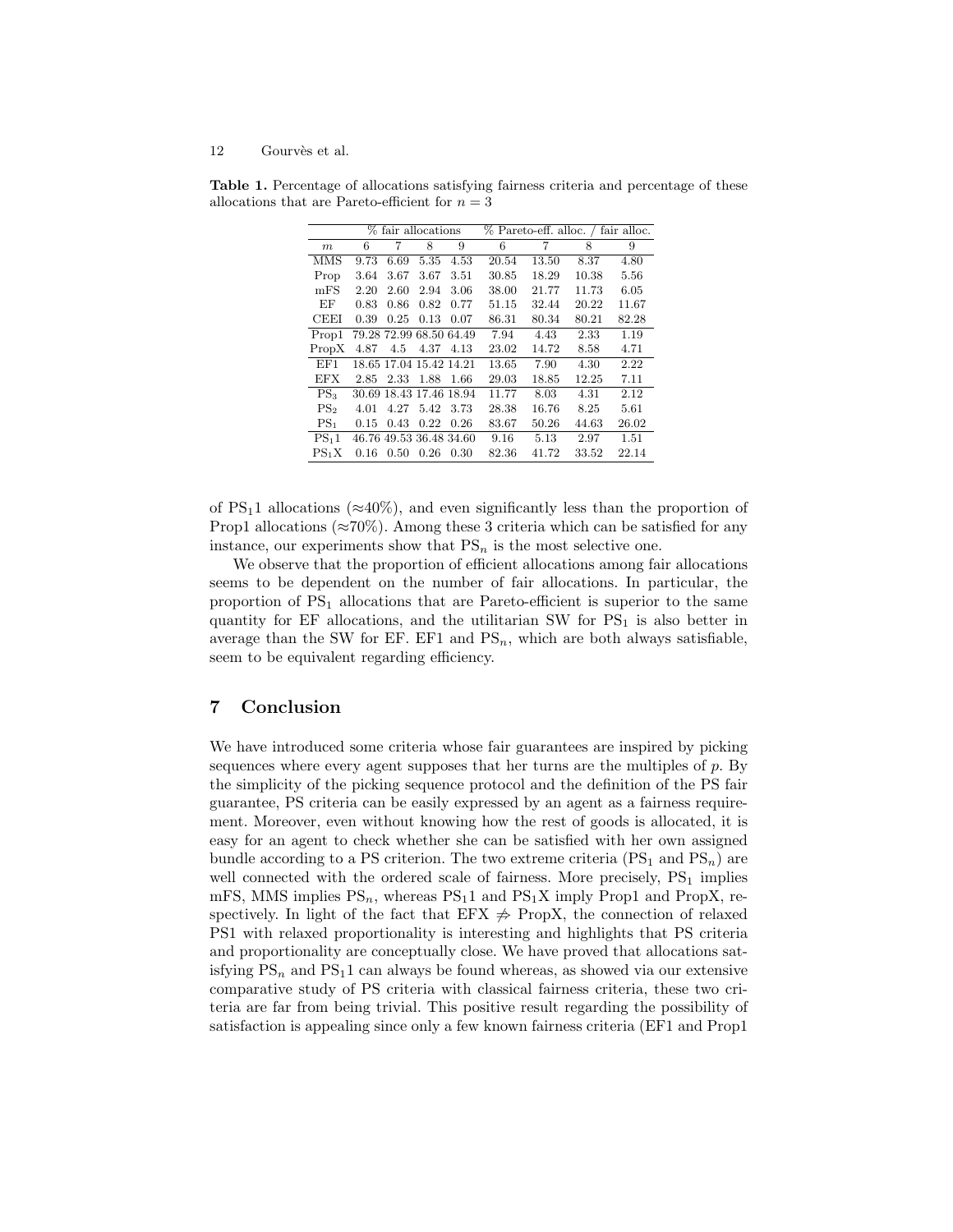

Fig. 2. Average of the utilitarian and egalitarian social welfares within the set of fair allocations for  $n = 3$  and  $m \in \{6, 7, 8, 9\}$ 

among those studied here) are always satisfiable. The whole picture of existence and interactions between fairness criteria is depicted in Figure 1. Combined with the experiments which explore the compatibility of the PS criteria with efficiency, our work contributes to the understanding of how the fairness criteria for allocating indivisible goods interact.

The fact that EFX  $\Rightarrow$  PropX when  $n > 2$  (Proposition 2) calls for the following less restrictive notion of envy-freeness: Allocation  $\sigma$  is broadly EFc (bEFc) iff for every pair of agents i and j, there exists  $X^i \subseteq M \setminus \sigma(i)$  such that  $|X^i| \leq c$  and  $u_i(\sigma(i)) + u_i(X^i) \geq u_i(\sigma(j))$ . Allocation  $\sigma$  is broadly EFX (bEFX) iff for every pair of agents i and j,  $u_i(\sigma(i)) + u_i(x) \ge u_i(\sigma(j))$  holds for any  $x \in M \setminus \sigma(i)$ . Then,  $E F c \Rightarrow b E F c \Rightarrow$  Propc,  $b E F X \Rightarrow E F X$ , and  $b E F X \Rightarrow$ PropX hold. Obviously, EFX and bEFX coincide when  $n = 2$ .

Several research directions can be derived from this work. Alternative definitions of fair guarantees can be explored like what some agent  $i$  would get in a picking sequence with a *balanced alternation policy*  $\langle 1, \ldots, n | n, \ldots, 1 | \ldots \rangle$ . Another possibility would be to consider a probability distribution over the possible positions taken by the agent in round robin. By using a uniform distribution, we fall back to the definition of proportionality. One can also suppose that  $p$  in  $PS_p$  is not the same for all agents.

We have focused on a particular type of relaxation of a fairness criterion  $F$ , namely when  $F$  can be satisfied up to some good(s). Other relaxations can be studied. For example,  $F$  can be satisfied for any given subset of t privileged agents. Another type of relaxation consists of satisfying  $F$  up to a multiplicative factor. We know that  $PS_n$  can always be satisfied (Proposition 5) but when  $p \leq n$ , no positive  $\alpha$  guarantees the existence of an allocation  $\sigma$  such that  $u_i(\sigma(i)) > \alpha ps_n(i)$  for all  $i \in N$ .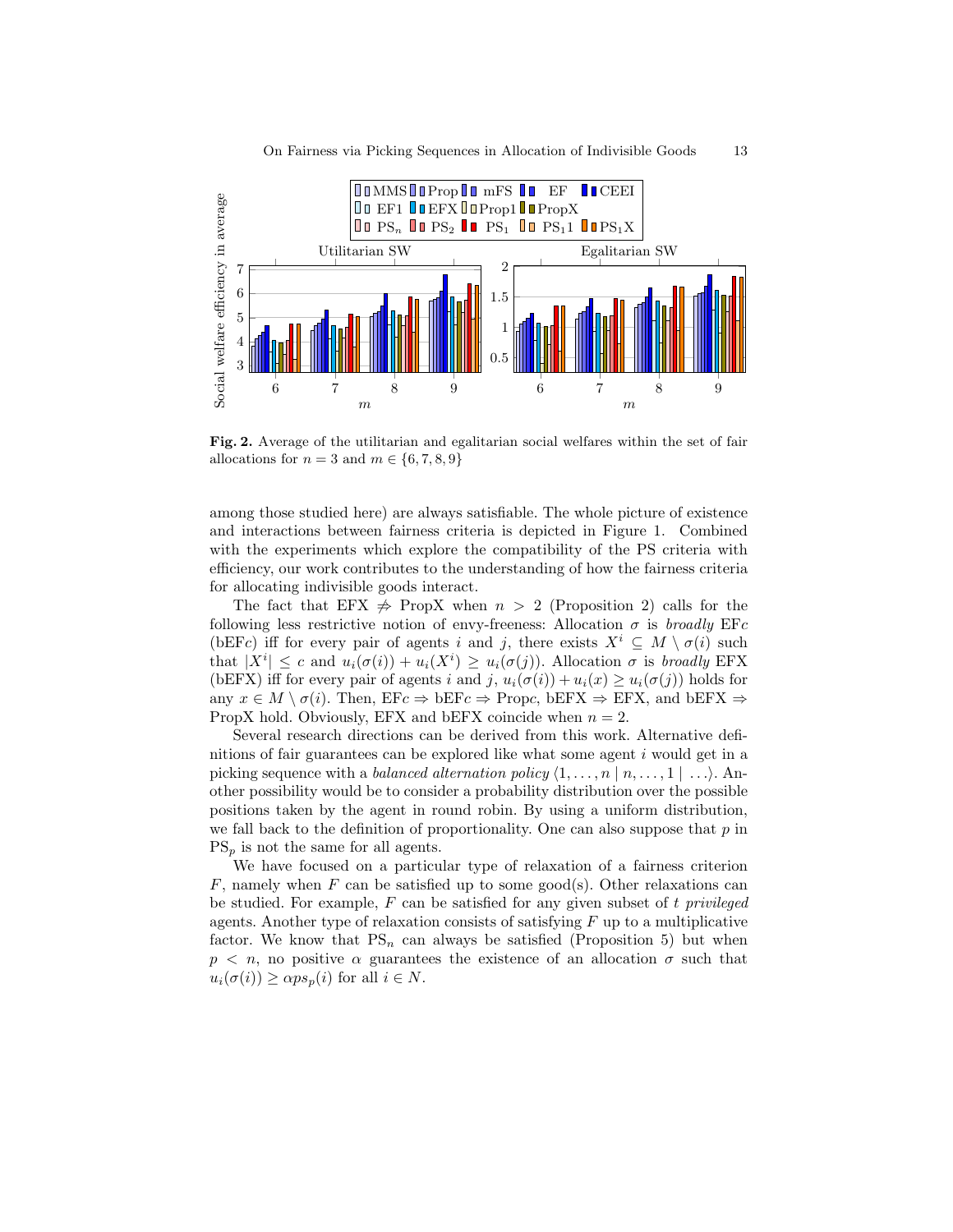# Bibliography

- [1] Amanatidis, G., Birmpas, G., Markakis, E.: Comparing approximate relaxations of envy-freeness. In: Proc. of IJCAI'18. pp. 42–48 (2018)
- [2] Aziz, H., Bouveret, S., Lang, J., Mackenzie, S.: Complexity of manipulating sequential allocation. In: Proc. of AAAI'17. pp. 328–334 (2017)
- [3] Aziz, H., Huang, X., Mattei, N., Segal-Halevi, E.: The constrained round robin algorithm for fair and efficient allocation. arXiv preprint arXiv:1908.00161 (2019)
- [4] Aziz, H., Walsh, T., Xia, L.: Possible and necessary allocations via sequential mechanisms. In: Proc. of IJCAI'15. pp. 468–474 (2015)
- [5] Bogomolnaia, A., Moulin, H., Stong, R.: Guarantees in fair division: general or monotone preferences. arXiv preprint arXiv:1911.10009 (2019)
- [6] Bouveret, S., Chevaleyre, Y., Maudet, N.: Fair allocation of indivisible goods. In: Handbook of Computational Social Choice, chap. 12, pp. 284– 310. Cambridge University Press (2016)
- [7] Bouveret, S., Lang, J.: A general elicitation-free protocol for allocating indivisible goods. In: Proc. of IJCAI'11. pp. 73–78 (2011)
- [8] Bouveret, S., Lang, J.: Manipulating picking sequences. In: Proc. of ECAI'14. pp. 141–146 (2014)
- [9] Bouveret, S., Lemaˆıtre, M.: Characterizing conflicts in fair division of indivisible goods using a scale of criteria. Auton. Agents Multi-Agent Syst. 30(2), 259–290 (2016)
- [10] Brams, S.J., Edelman, P.H., Fishburn, P.C.: Fair division of indivisible items. Theory and Decision  $55(2)$ , 147–180 (2003)
- [11] Brams, S.J., King, D.L.: Efficient fair division: Help the worst off or avoid envy? Rationality and Society  $17(4)$ , 387–421 (2005)
- [12] Brams, S.J., Taylor, A.D.: The win-win solution: guaranteeing fair shares to everybody. WW Norton & Company (2000)
- [13] Budish, E.: The combinatorial assignment problem: Approximate competitive equilibrium from equal incomes. Journal of Political Economy  $119(6)$ , 1061–1103 (2011)
- [14] Caragiannis, I., Kaklamanis, C., Kanellopoulos, P., Kyropoulou, M.: The efficiency of fair division. Theory Comput. Syst.  $50(4)$ , 589–610 (2012)
- [15] Caragiannis, I., Kurokawa, D., Moulin, H., Procaccia, A.D., Shah, N., Wang, J.: The unreasonable fairness of maximum Nash welfare. ACM Trans. Economics and Comput. 7(3), 12:1–12:32 (2019)
- [16] Chakraborty, M., Igarashi, A., Suksompong, W., Zick, Y.: Weighted envyfreeness in indivisible item allocation. In: Proc. of AAMAS'20. pp. 231–239 (2020)
- [17] Conitzer, V., Freeman, R., Shah, N.: Fair public decision making. In: Proc. of EC'17. pp. 629–646 (2017)
- [18] Foley, D.K.: Resource allocation and the public sector. Yale Economic Essays 7(1), 45–98 (1967)